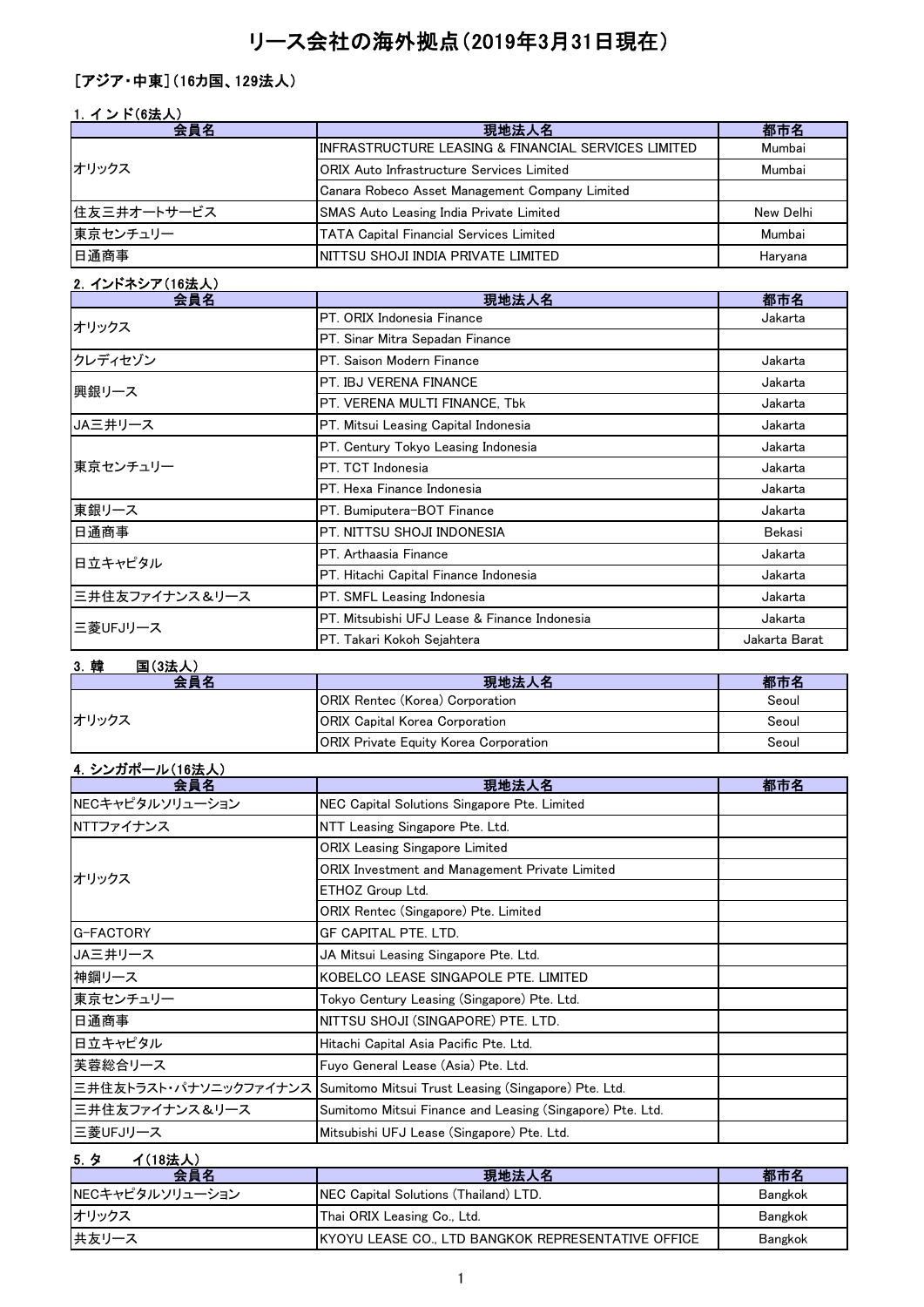| 興銀リース          | Krung Thai IBJ Leasing Co., Ltd.                            | Bangkok        |
|----------------|-------------------------------------------------------------|----------------|
| G-FACTORY      | GF CAPITAL (THAILAND) CO. LTD.                              | Bangkok        |
| 住友三井オートサービス    | Sumitomo Mitsui Auto Leasing & Service (Thailand) Co., Ltd. | <b>Bangkok</b> |
|                | TISCO Tokyo Leasing Co., Ltd.                               | <b>Bangkok</b> |
| 東京センチュリー       | TC Advanced Solutions Co., Ltd.                             | <b>Bangkok</b> |
|                | TC Car Solutions (Thailand) Co., Ltd.                       | Bangkok        |
|                | HTC Leasing Co., Ltd.                                       | <b>Bangkok</b> |
| 東銀リース          | BOT Lease (Thailand) Co., Ltd.                              | Bangkok        |
|                | NITTSU SHOJI (THAILAND) CO., LTD.                           | Ayutthaya      |
| 日通商事           | INITTSU SHOJI LEASING (THAILAND) CO., LTD.                  | Bangkok        |
|                | AZL (THAILAND) CO., LTD.                                    | Prachinburi    |
| 日立キャピタル        | Hitachi Capital (Thailand) Co., Ltd.                        | <b>Bangkok</b> |
| 三井住友ファイナンス&リース | SMFL Leasing (Thailand) Co., Ltd.                           | Bangkok        |
| 三菱UFJリース       | Bangkok Mitsubishi UFJ Lease Co., Ltd.                      | Bangkok        |
|                | MUL (Thailand) Co., Ltd.                                    | Bangkok        |

| 6. 台<br>湾(6法人) |                                             |        |
|----------------|---------------------------------------------|--------|
| 会員名            | 現地法人名                                       | 都市名    |
| オリックス          | <b>ORIX Taiwan Corporation</b>              | Taipei |
|                | <b>ORIX Auto Leasing Taiwan Corporation</b> | Taipei |
|                | <b>ORIX Taiwan Asset Management Company</b> | Taipei |
| JA三井リース        | Taipei Branch                               | Taipei |
| 昭和リース          | Taipei Branch                               | Taipei |
| 東京センチュリー       | President Tokyo Corporation                 | Taipei |

| <u>国(25法人、香港除く)</u><br>7. 中<br>会員名 | 現地法人名                                                               | 都市名            |
|------------------------------------|---------------------------------------------------------------------|----------------|
|                                    |                                                                     |                |
| NTTファイナンス                          | Cosmos Posts and Telecommunications International Leasing Co., Ltd. | Beijing        |
|                                    | <b>ORIX China Corporation</b>                                       | Shanghai       |
|                                    | CHINA RAILWAY LEASING CO., LTD.                                     | Shanghai       |
| オリックス                              | Beijing Oriental Jicheng Co., Ltd.                                  | <b>Beijing</b> |
|                                    | ORIX (China) Investment Co., Ltd.                                   | Dalian         |
|                                    | Pang Da ORIX Auto Leasing Co., Ltd.                                 | <b>Beijing</b> |
| 興銀リース                              | IBJ Leasing (China) Ltd.                                            | Shanghai       |
|                                    | Tokyo Century Leasing China Corporation                             | Shanghai       |
|                                    | Tokyo Century Factoring China Corporation                           | Shanghai       |
| 東京センチュリー                           | TC Leasing Co., Ltd.                                                | Shanghai       |
|                                    | Tong-Sheng Finance Leasing Co., Ltd.                                | Suzhou         |
|                                    | Dalian Bingshan Group Hua Hui Da Financial Leasing Co., Ltd.        | Dalian         |
|                                    | Suzhou New District Furui Leasing Co., Ltd.                         | Suzhou         |
| 東銀リース                              | BOT LEASE (TIANJIN) CO., LTD.                                       | Tianjin        |
|                                    | BOTL Factoring (Shanghai) Co., Ltd.                                 | Shanghai       |
|                                    | NITTSU SHOJI (WUHAN) CO., LTD.                                      | Wuhan City     |
| 日通商事                               | NITTSU SHOJI (SHANGHAI) TRADING CO., LTD.                           | Shanghai       |
| 日立キャピタル                            | Hitachi Capital Leasing (China) Co., Ltd.                           | Beijing        |
|                                    | Hitachi Capital Factoring (China) Co., Ltd.                         | Shanghai       |
| 芙蓉総合リース                            | Fuyo General Lease (China) Co., Ltd.                                | Shanghai       |
| 三井住友ファイナンス&リース                     | Sumitomo Mitsui Finance and Leasing (China) Co., Ltd.               | Canton         |
|                                    | Shanghai Sumitomo Mitsui Finance and Leasing Co., Ltd.              | Shanghai       |
|                                    | Shanghai Sumitomo Mitsui General Finance and Leasing Co., Ltd.      | Shanghai       |
|                                    | Mitsubishi UFJ Lease & Finance (China) Co. Ltd.                     | Shanghai       |
| 三菱UFJリース                           | DMC Energy Management Services (Shenzhen) Co., Ltd.                 | Shenzhen       |

| 7. 中 国(香 港)(13法人) |                                                  |     |
|-------------------|--------------------------------------------------|-----|
| 会員名               | 現地法人名                                            | 都市名 |
| NECキャピタルソリューション   | NEC Capital Solutions Hong Kong Limited          |     |
| オリックス             | <b>ORIX Asia Limited</b>                         |     |
|                   | <b>ORIX Asia Capital Limited</b>                 |     |
| 首都圏リース            |                                                  |     |
| ディー・エフ・エル・リース     | DFL-Shutoken Leasing (Hong Kong) Company Limited |     |
| 三菱UFJリース          |                                                  |     |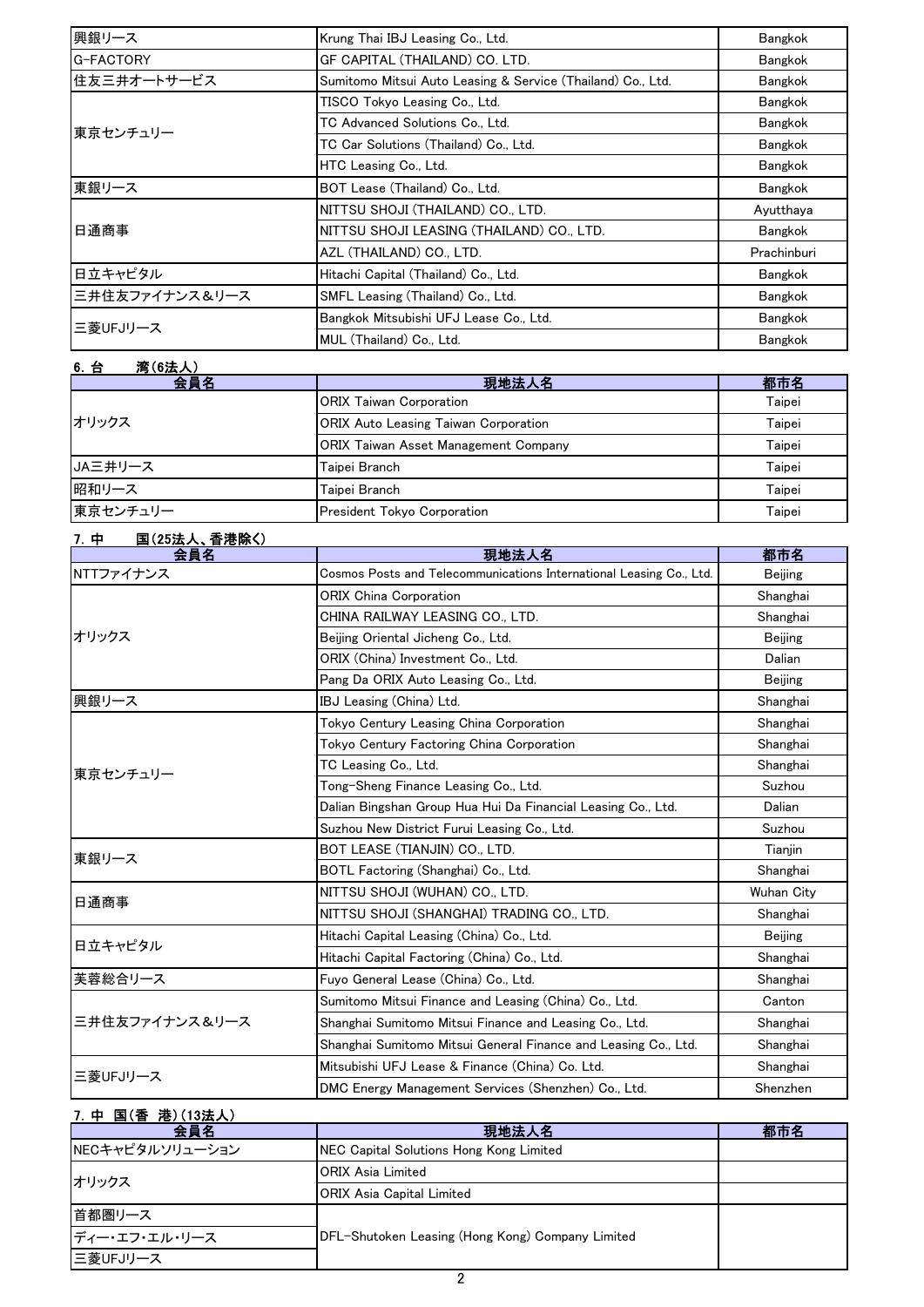| 東京センチュリー       | Tokyo Leasing (Hong Kong) Ltd.                          |         |
|----------------|---------------------------------------------------------|---------|
| 東銀リース          | BOT Lease (Hong Kong) Co., Ltd.                         |         |
| 日通商事           | NITTSU SHOJI (H.K.) CO., LTD.                           |         |
| 日立キャピタル        | Hitachi Capital (Hong Kong) Ltd.                        | Kowloon |
|                | Hitachi Capital Management (China) Ltd.                 |         |
| 芙蓉総合リース        | Fuyo General Lease (HK) Limited                         |         |
| 三井住友ファイナンス&リース | Sumitomo Mitsui Finance and Leasing (Hong Kong) Limited |         |
| 三菱UFJリース       | Mitsubishi UFJ Lease & Finance (Hong Kong) Limited      |         |
|                | <b>ELFC Hong Kong Limited</b>                           |         |

#### 8. パキスタン(1法人) 会員名 現地法人名 都市名 オリックス ORIX Leasing Pakistan Limited Karachi

| 9. フィリピン(5法人) |                                                   |             |
|---------------|---------------------------------------------------|-------------|
| 会員名           | 現地法人名                                             | 都市名         |
| オリックス         | <b>ORIX METRO Leasing and Finance Corporation</b> | Makati City |
|               | <b>ORIX Auto Leasing Philippines Corporation</b>  | Makati City |
| 興銀リース         | Japan-PNB Leasing & Finance Corp.                 | Manila      |
| 東京センチュリー      | BPI Century Tokyo Lease & Finance Corporation     | Manila      |
| 東銀リース         | BOT Lease and Finance Philippines, Inc.           | Manila      |

#### 10.マレーシア(11法人)

| 会員名             | 現地法人名                                      | 都市名          |
|-----------------|--------------------------------------------|--------------|
| NECキャピタルソリューション | NEC Capital Solutions Malaysia Sdn. Bhd.   | Kuala Lumpur |
|                 | <b>ORIX Leasing Malaysia Berhad</b>        | Kuala Lumpur |
|                 | ORIX Credit Malaysia Sdn. Bhd.             | Kuala Lumpur |
| オリックス           | <b>ORIX Car Rentals Sdn. Bhd.</b>          | Kuala Lumpur |
|                 | ORIX Rentec (Malaysia) Sdn. Bhd.           | Kuala Lumpur |
|                 | ORIX Auto Leasing Malaysia Sdn. Bhd.       | Kuala Lumpur |
|                 | ORIX Asset Management Malaysia Sdn. Bhd.   | Kuala Lumpur |
| 東京センチュリー        | Tokyo Century Capital (Malaysia) Sdn. Bhd. | Kuala Lumpur |
| 日通商事            | NITTSU SHOJI (MALAYSIA) SDN. BHD.          | Johor        |
| 日立キャピタル         | Hitachi Capital Malaysia Sdn. Bhd.         | Kuala Lumpur |
| 三井住友ファイナンス&リース  | SMFL Leasing (Malaysia) Sdn. Bhd.          | Kuala Lumpur |

#### 11. ベトナム(3法人)

| 会員名      | 現地法人名                                                                          | 都市名              |
|----------|--------------------------------------------------------------------------------|------------------|
| オリックス    | Indochina Capital Corporation                                                  | Ho Chi Minh City |
| 日立キャピタル  | Hitachi Capital Corporation Vietnam Representative Office                      | Ho Chi Minh City |
| 三菱UFJリース | Mitsubishi UFJ Lease & Finance Co. Ltd. Ho Chi Minh City Representative Office | Ho Chi Minh City |

| 12. ミャンマー(1法人) |                                                                      |        |
|----------------|----------------------------------------------------------------------|--------|
| 会昌名            | 現地法人名                                                                | 都市名    |
| 三菱UFJリース       | Mitsubishi UFJ Lease & Finance Co. Ltd. Yangon Representative Office | Yangon |

| 13.モンゴル(2法人) |                            |             |
|--------------|----------------------------|-------------|
| 会員名          | 現地法人名                      | 都市名         |
| エムジーリース      | <b>TDB Leasing LLC</b>     | Ulaanbaatar |
| オリックス        | TenGer Financial Group LLC | Ulaanbaatar |

| 14. アラブ首長国連邦(1法人) |                            |        |
|-------------------|----------------------------|--------|
| 会員名               | 現地法人名                      | 都市名    |
| オリックス             | IAI Hail ORIX Finance PSC  | Dubai  |
| 15. サウジアラビア(1法人)  |                            |        |
| 会員名               | 現地法人名                      | 都市名    |
| オリックス             | Saudi ORIX Leasing Company | Rivadh |
| 16. バーレーン(1法人)    |                            |        |

| . <i>.</i> |                                                                                                                        |         |
|------------|------------------------------------------------------------------------------------------------------------------------|---------|
|            | .<br>Gulf<br>Medri<br>l he<br>terranean<br><b>Insurance</b><br>Reinsurance<br>' ompanyن<br>.B.S.U.<br>$\sim$<br>$\sim$ | Vlanama |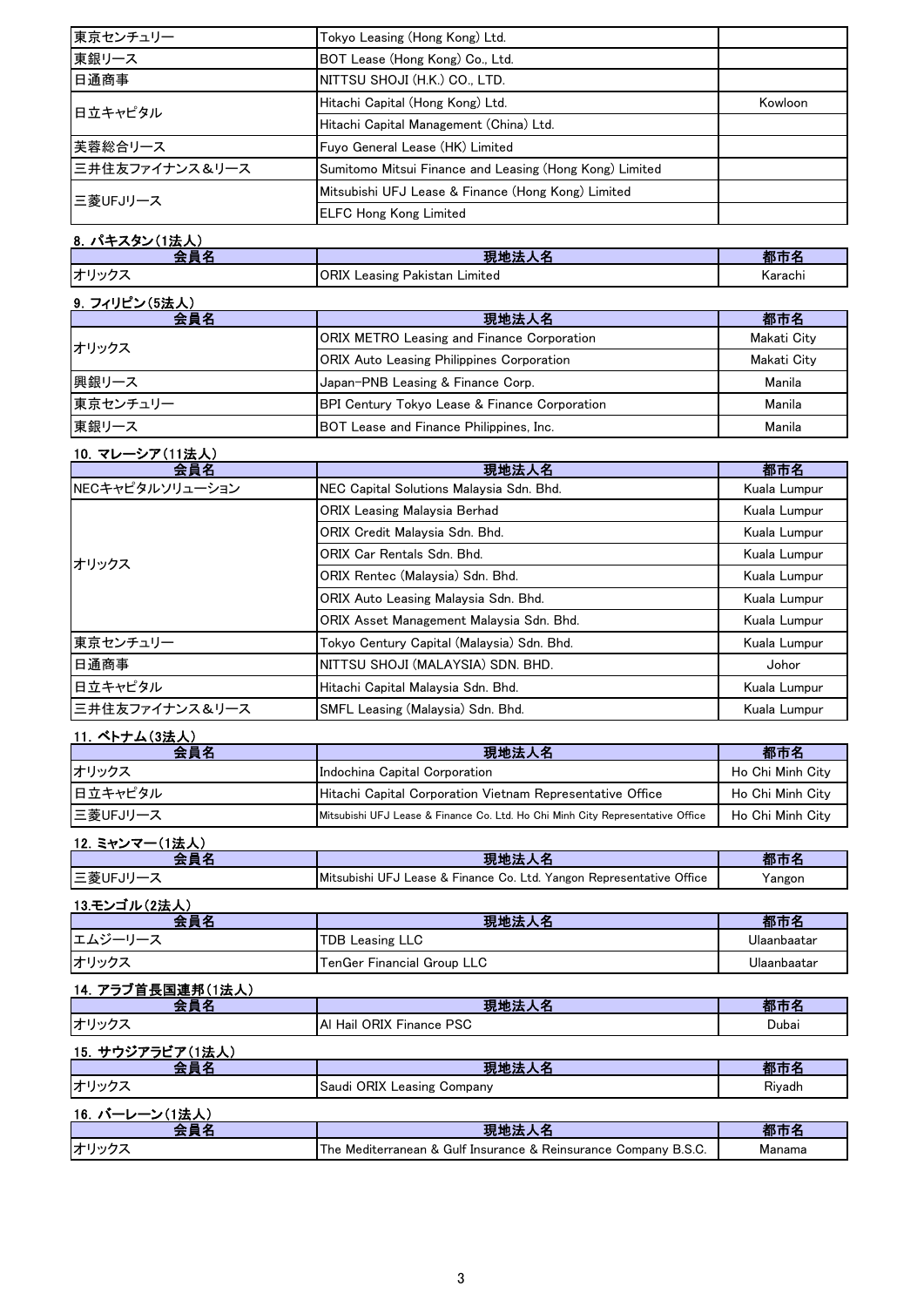# [北米・中南米](4カ国、38法人)

### 17.アメリカ合衆国(29法人)

| 会員名       | 現地法人名                                        | 都市名               |
|-----------|----------------------------------------------|-------------------|
| NTTファイナンス | NTT Leasing (U.S.A.), Inc.                   | New York          |
|           | <b>ORIX Corporation USA</b>                  | Dallas            |
|           | ORIX Real Estate Capital Holdings, LLC       |                   |
|           | Mariner Investment Group LLC                 | Harrison          |
| オリックス     | Boston Financial Investment. Inc.            |                   |
|           | Ormat Technologies, Inc.                     |                   |
|           | Boston Partners Global Investors, Inc.       |                   |
|           | Harbor Capital Advisors, Inc.                |                   |
|           | NXT Capital Group, LLC                       |                   |
|           | JA Mitsui Leasing Capital Corporation        | New York          |
| JA三井リース   | JA Mitsui Leasing USA Holdings, Inc.         | New York          |
|           | JAML MRC Holding, Inc.                       | New York          |
|           | Mitsui Rail Capital LLC.                     | Chicago           |
|           | CSI Leasing, Inc.                            | St. Louis         |
|           | Tokyo Century (USA) Inc.                     | New York          |
| 東京センチュリー  | TC Skyward Aviation U.S., Inc.               | New York          |
|           | Aviation Capital Group LLC                   | Newport Beach     |
|           | <b>GA Telesis, LLC</b>                       | Florida           |
|           | NITTSU SHOJI U.S.A., INC.                    | Arlington Heights |
| 日通商事      | NEX Transport Inc.                           | East Liberty      |
|           | <b>ADELTA LOGIS</b>                          | Indianapolis      |
| 日立キャピタル   | Hitachi Capital America Corp.                | Norwalk           |
| 芙蓉総合リース   | Fuyo General Lease (USA) Inc.                | New York          |
|           | Pacific Rim Capital, Inc.                    | Irvine. LA        |
|           | Mitsubishi UFJ Lease & Finance (U.S.A.) Inc. | New York          |
|           | ENGS Commercial Finance Co.                  | Itasca            |
| 三菱UFJリース  | Jackson Square Aviation, LLC                 | San Francisco     |
|           | Beacon Intermodal Leasing, LLC               | <b>Boston</b>     |
|           | <b>MUL Railcars, Inc.</b>                    | Portland          |

| 18. カナダ(4法人) |                                  |          |
|--------------|----------------------------------|----------|
| 会員名          | 現地法人名                            | 都市名      |
| 日立キャピタル      | Hitachi Capital Canada Corp.     | Toronto  |
|              | <b>CLE</b> Capital Inc.          |          |
| 芙蓉総合リース      | Fuyo General Lease (Canada) Inc. | Tronto   |
|              | TDF Group Inc.                   | Edmonton |

| 19. ブラジル(2法人) |                                                     |           |
|---------------|-----------------------------------------------------|-----------|
| 会員名           | 現地法人名                                               | 都市名       |
| オリックス         | <b>ORIX Brazil Investments and Holdings Limited</b> | Sao Paulo |
|               | RB Capital S.A.                                     | Sao Paulo |

| 20. メキシコ(3法人) |                                                 |            |
|---------------|-------------------------------------------------|------------|
| 会員名           | 現地法人名                                           | 都市名        |
| 東銀リース         | <b>IBOT Lease Mexico S.A. de C.V.</b>           | Mexico     |
|               | BOT FINANCE MEXICO, S.A. DE C.V., SOFOM, E.N.R. | Mexico     |
| 日通商事          | INITTSU SHOJI MEXICO S.A. DE C.V.               | Guanajuato |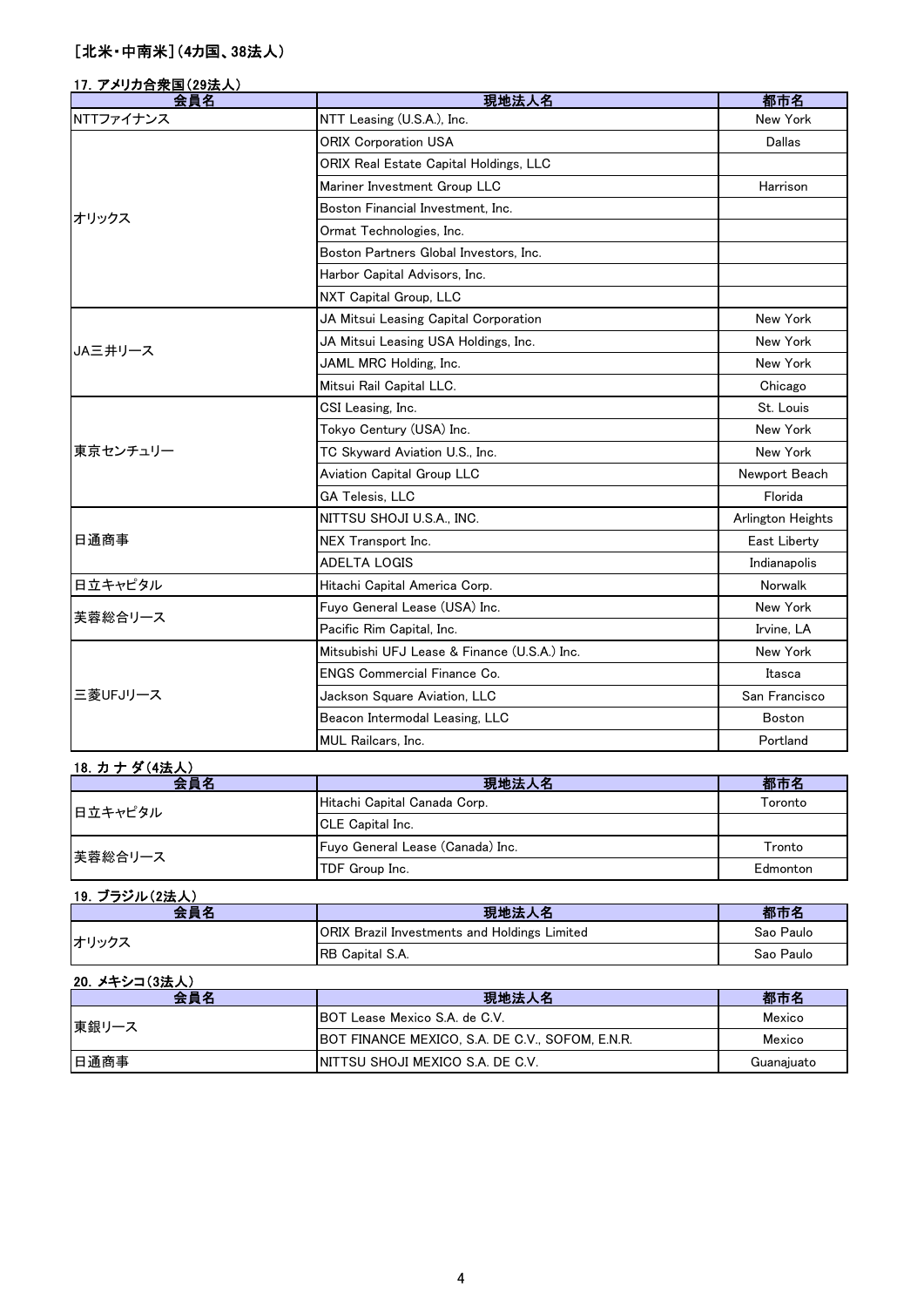# [欧州](9カ国、31法人)

### 21. アイルランド(8法人)

| 会員名            | 現地法人名                                                                | 都市名     |
|----------------|----------------------------------------------------------------------|---------|
| オリックス          | <b>ORIX Aviation Systems Limited</b>                                 | Dublin  |
| 東京センチュリー       | TC Aviation Capital Ireland Ltd.                                     | Dublin  |
|                | TC Skyward Aviation Ireland Ltd.                                     | Dublin  |
| 芙蓉総合リース        | <b>FGL Aircraft Ireland Limited</b>                                  | Dublin  |
| 三井住友ファイナンス&リース | <b>SMBC Aviation Capital Limited</b>                                 | Dublin  |
| 三菱UFJリース       | Mitsubishi UFJ Lease & Finance (Ireland) Designated Activity Company | Dublin  |
|                | Jackson Square Aviation Ireland Limited                              | Dublin  |
|                | Engine Lease Finance Corporation                                     | Shannon |

| 22. イギリス(7法人)                             |         |  |
|-------------------------------------------|---------|--|
| 現地法人名                                     | 都市名     |  |
| <b>ORIX Corporation UK Limited</b>        |         |  |
| <b>IBJ</b> Leasing (UK) Limited           | London  |  |
| Tokyo Leasing (UK) PLC                    | London  |  |
| Hitachi Capital (UK) PLC                  | Surrey  |  |
| Franchise Finance Limited                 | Surrey  |  |
| Aircraft Leasing and Management Limited   | Crawlev |  |
| <b>SMBC Aviation Capital (UK) Limited</b> | London  |  |
|                                           |         |  |

| 23. オーストリア(1法人) |                                |      |
|-----------------|--------------------------------|------|
| EM              | 現地法、                           |      |
| 日立キャピタル         | Maske Langzeit-Vermietung GmbH | Wien |

|  | 24. オランダ (6法人) |
|--|----------------|
|  |                |

| 会員名     | 現地法人名                                             | 都市名       |
|---------|---------------------------------------------------|-----------|
|         | <b>ORIX Corporation Europe N.V.</b>               | Rotterdam |
| オリックス   | Robeco Institutional Asset Management B.V.        |           |
|         | Transtrend B.V.                                   |           |
|         | Hitachi Capital Mobility Holding Netherlands B.V. | Groningen |
| 日立キャピタル | Hitachi Capital Mobility Netherlands B.V.         | Groningen |
|         | Hitachi Capital European Vendor Solutions B.V.    | Amsterdam |

# 25. ス イ ス (1法人)

|       | . .<br>w                   | .<br>. |
|-------|----------------------------|--------|
| $+11$ | AG<br><b>Robecc</b><br>;AM |        |
|       |                            |        |

| ⋍<br>26.<br>. |                            |      |
|---------------|----------------------------|------|
| _             | 相州生                        |      |
| ゚タル           | Maske Bil Langtidsleje ApS | Køge |

# 27.ドイツ(3法人)

| 会員名            | 現地法人名                                | 都市名          |
|----------------|--------------------------------------|--------------|
| 東銀リース          | MUFG Europe Lease (Deutschland) GmbH | Dusseldorf   |
| 日立キャピタル        | <b>IMaske Fleet GmbH</b>             | Gyhum-Bockel |
| 三井住友ファイナンス&リース | <b>IDMG MORI Finance GmbH</b>        | Wernau       |

#### 28. ポーランド(3法人)

| 会員名     | 現地法人名                            | 都市名    |
|---------|----------------------------------|--------|
| オリックス   | <b>IORIX Polska S.A.</b>         | Warsaw |
| 日立キャピタル | Hitachi Capital Polska Sp. Zo.o. | Warsaw |
|         | Planet Capital Polska Sp. Zo.o.  | Warsaw |

| مقدد<br>29.<br>$\overline{\phantom{a}}$<br>- |                                  |               |
|----------------------------------------------|----------------------------------|---------------|
|                                              | 38 W<br>ы.                       |               |
| 東銀<br>. .                                    | ΙBΟ<br>: (Eurasia) LLC.<br>Lease | <b>Moscow</b> |